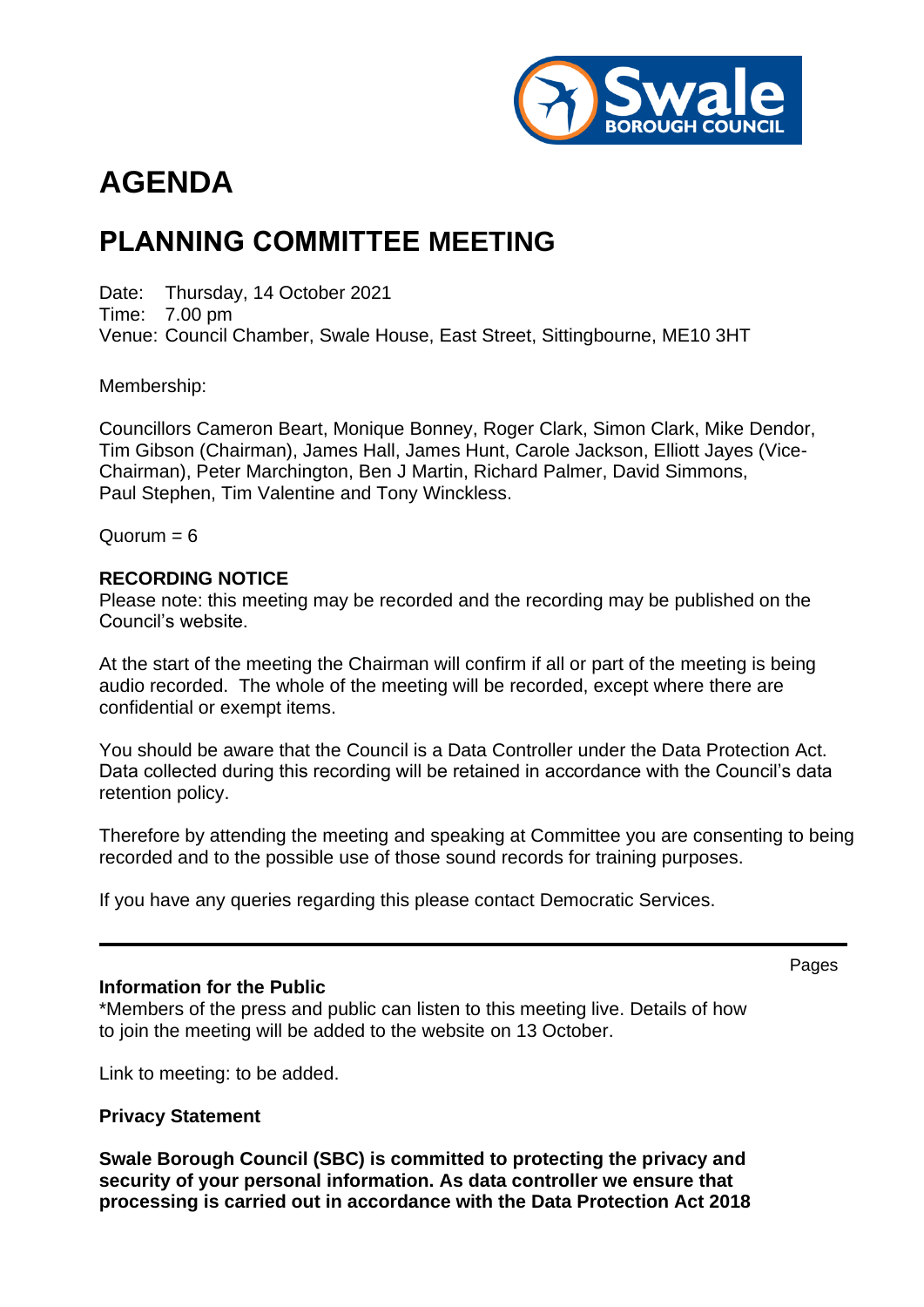**and the General Data Protection Regulations. In calling to join the meeting your telephone number may be viewed solely by those Members and Officers in attendance at the Skype meeting and will not be shared further. No other identifying information will be made available through your joining to the meeting. In joining the meeting you are providing the Council with your consent to process your telephone number for the duration of the meeting. Your telephone number will not be retained after the meeting is finished.**

**If you have any concerns or questions about how we look after your personal information or your rights as an individual under the Regulations, please contact the Data Protection Officer by email at dataprotectionofficer@swale.gov.uk or by calling 01795 417179.**

1. Emergency Evacuation Procedure

The Chairman will advise the meeting of the evacuation procedures to follow in the event of an emergency. This is particularly important for visitors and members of the public who will be unfamiliar with the building and procedures.

The Chairman will inform the meeting whether there is a planned evacuation drill due to take place, what the alarm sounds like (i.e. ringing bells), where the closest emergency exit route is, and where the second closest emergency exit route is, in the event that the closest exit or route is blocked.

#### The Chairman will inform the meeting that:

(a) in the event of the alarm sounding, everybody must leave the building via the nearest safe available exit and gather at the Assembly points at the far side of the Car Park. Nobody must leave the assembly point until everybody can be accounted for and nobody must return to the building until the Chairman has informed them that it is safe to do so; and

(b) the lifts must not be used in the event of an evacuation.

Any officers present at the meeting will aid with the evacuation.

It is important that the Chairman is informed of any person attending who is disabled or unable to use the stairs, so that suitable arrangements may be made in the event of an emergency.

- 2. Apologies for Absence and Confirmation of Substitutes
- 3. Minutes

To approve the [Minutes](https://services.swale.gov.uk/meetings/ieListDocuments.aspx?CId=130&MId=3517&Ver=4) of the Meeting held on 16 September 2021 (Minute Nos. 286 - 289) as a correct record.

4. Declarations of Interest

Councillors should not act or take decisions in order to gain financial or other material benefits for themselves or their spouse, civil partner or person with whom they are living with as a spouse or civil partner. They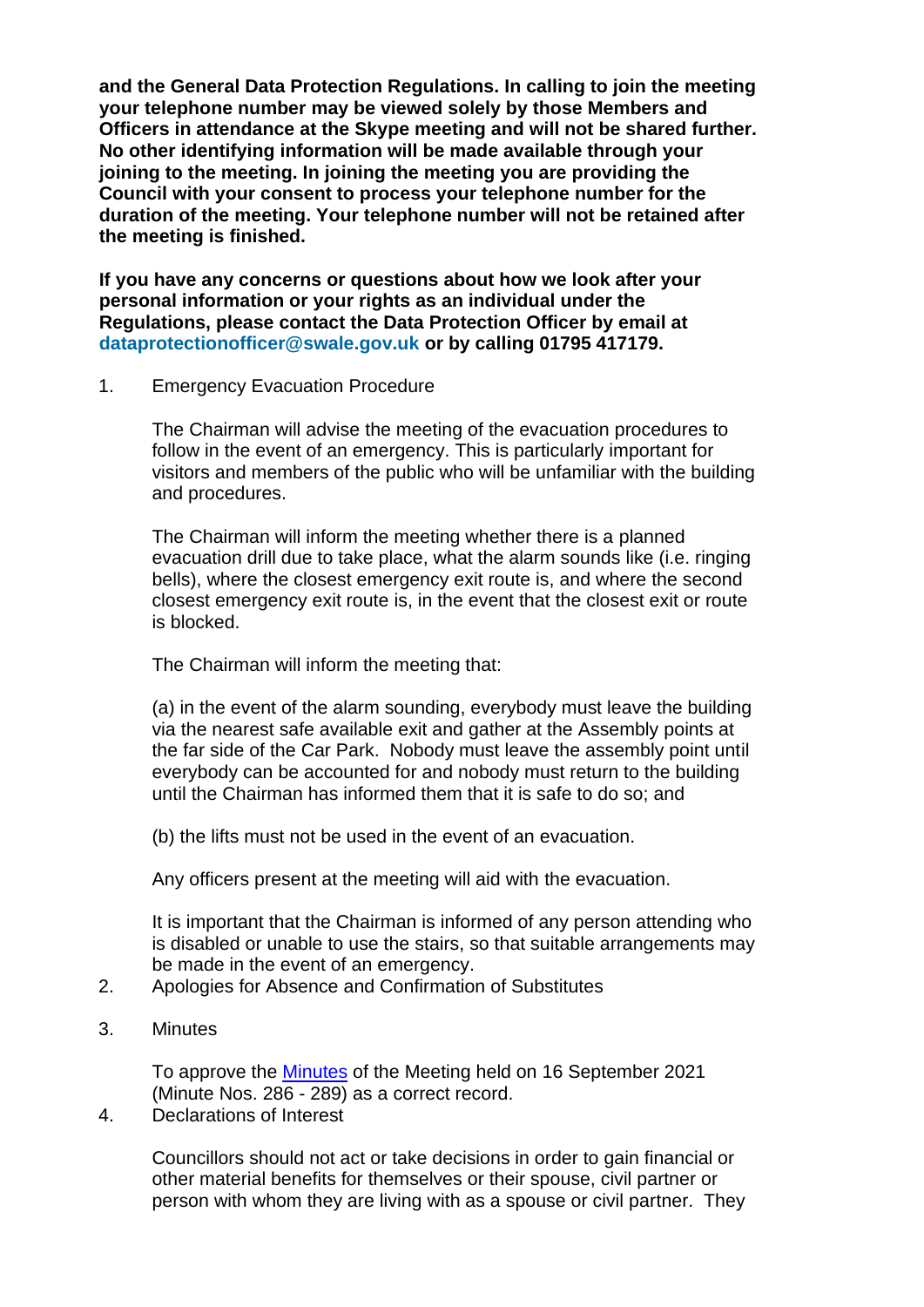must declare and resolve any interests and relationships.

The Chairman will ask Members if they have any interests to declare in respect of items on this agenda, under the following headings:

(a) Disclosable Pecuniary Interests (DPI) under the Localism Act 2011. The nature as well as the existence of any such interest must be declared. After declaring a DPI, the Member must leave the meeting and not take part in the discussion or vote. This applies even if there is provision for public speaking.

(b) Disclosable Non Pecuniary Interests (DNPI) under the Code of Conduct adopted by the Council in May 2012. The nature as well as the existence of any such interest must be declared. After declaring a DNPI interest, the Member may stay, speak and vote on the matter.

(c) Where it is possible that a fair-minded and informed observer, having considered the facts would conclude that there was a real possibility that the Member might be predetermined or biased the Member should declare their predetermination or bias and then leave the meeting while that item is considered.

**Advice to Members:** If any Councillor has any doubt about the existence or nature of any DPI or DNPI which he/she may have in any item on this agenda, he/she should seek advice from the Monitoring Officer, the Head of Legal or from other Solicitors in Legal Services as early as possible, and in advance of the Meeting.

#### **Part B reports for the Planning Committee to decide**

5. Report of the Head of Planning Services

To consider the attached report (Parts 2, 3 and 5).

The Council operates a scheme of public speaking at meetings of the Planning Committee. All applications on which the public has registered to speak will be taken first. Requests to speak at the meeting must be registered with Democratic Services [\(democraticservices@swale.gov.uk](mailto:democraticservices@swale.gov.uk) or call 01795 417328) by noon on Wednesday 13 October 2021.

6. Exclusion of the Press and Public

To decide whether to pass the resolution set out below in respect of the following items:

That under Section 100A(4) of the Local Government Act 1972, the press and public be excluded from the meeting for the following items of business on the grounds that they involve the likely disclosure of exempt information as defined in Paragraphs 5 and 7.

- 5. Information in respect of which a claim to legal professional privilege could be maintained in legal proceedings; and
- 7. Information relation to any action in connection with the prevention, investigation or prosecution of crime.
- 7. Report of the Head of Planning Services **225 -**

5 - 224